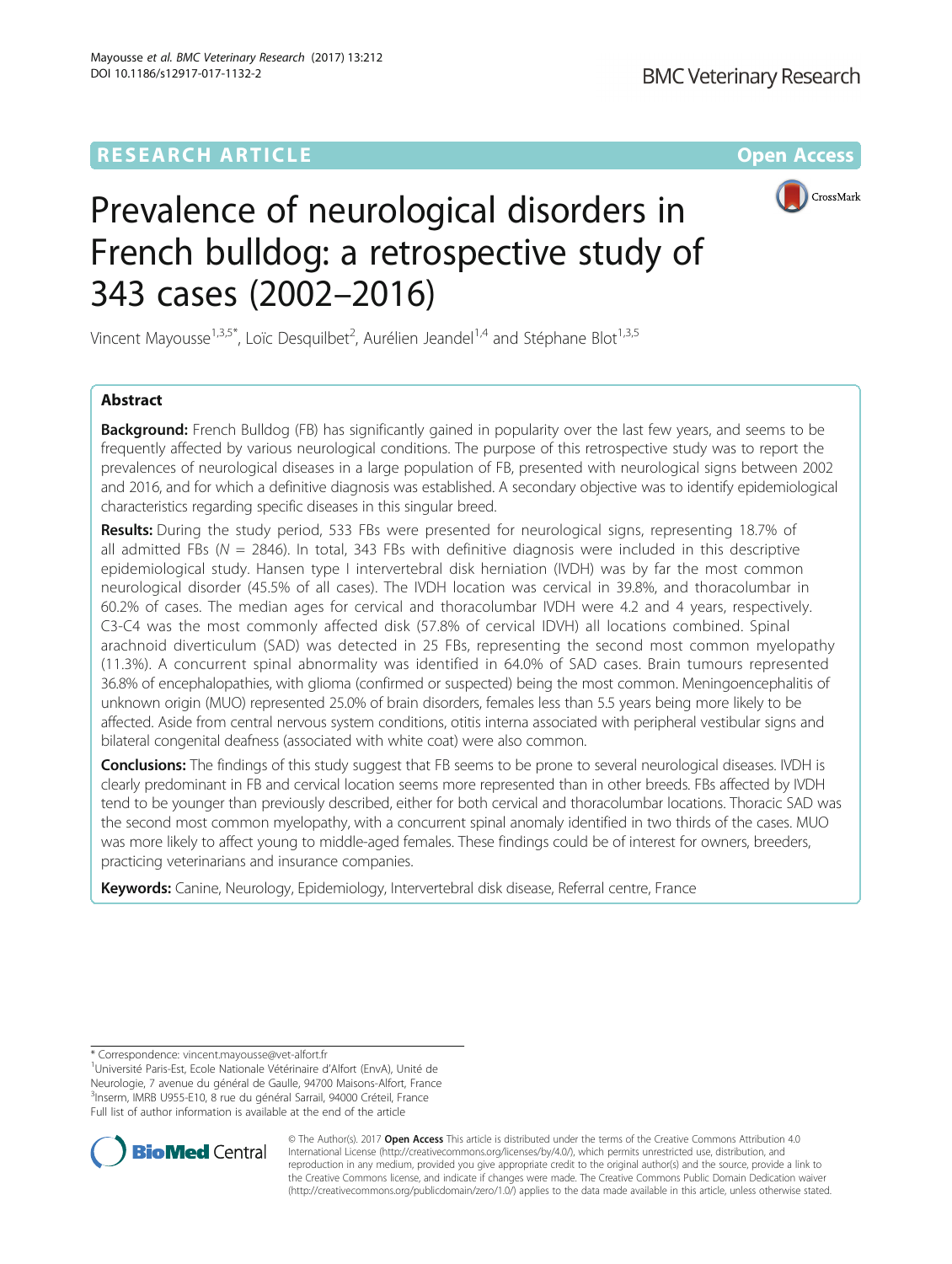## Background

The French Bulldog (FB) is a canine breed originating from France. The numbers of FBs have markedly increased in recent decades. In Europe, FB has significantly gained in popularity over the last few years. For example, annual registrations of FBs have quadrupled over the past 15 years in France [[1\]](#page-8-0), and in the United Kingdom, 14,607 new registrations to the Kennel Club were recorded in 2015 versus 526 in 2006 [[2\]](#page-8-0). In North America, FB was the 6th most popular breed in the United States in 2014 [[3\]](#page-8-0), and the 9th most popular breed in Canada in 2015 [\[4](#page-8-0)]. Due to the brachycephalic and chondrodystrophic body conformation resulting from selective inbreeding, a high prevalence of various diseases has been described in this breed, including several neurological conditions [\[5](#page-8-0)]. These include not only myelopathies such as compressive vertebral malformations [\[6](#page-8-0)], spinal arachnoid diverticula [\[7](#page-8-0)] and intervertebral disc disease [[8\]](#page-8-0), but also encephalopathies such as brain tumours [\[9](#page-8-0)] or non-infectious encephalitides [[10\]](#page-8-0). To the authors' knowledge, no study has yet reported the prevalences and distributions of different neurological disorders in FB or has described a specific neurological condition in this emerging breed. The primary objective of this epidemiological study was therefore to report the prevalences of different neurological conditions in a large population of FBs presented for neurological signs at a major referral centre. A secondary objective was to identify epidemiological characteristics regarding specific diseases in this singular breed.

## **Methods**

## Case selection

Case records of all French bulldogs presented for neurological signs (including spinal pain) at our institution between January 1st, 2002 and January 1st, 2016 were retrospectively reviewed. Dogs were included if they met all the following inclusion criteria: (i) neurological clinical signs, including isolated spinal pain, (ii) complete available records and (iii) a definitive etiological diagnosis. The only exception was the inclusion of young dogs presented for an auditory function screening, as several animals were asymptomatic. Dogs that did not present actual neurological clinical signs or signs mimicking a neurological condition but related to another cause (e.g. orthopaedic or ophthalmic conditions) were otherwise excluded. Similarly, animals with only a neuroanatomical diagnosis (e.g. "T2-L2 myelopathy", or "cauda equina syndrome") were not included in the study.

## Neurological diseases classification

When a dog was presented at our institution two times or more for neurological conditions, only the first one for which the dog was presented was taken into account. Similarly, when two concomitant neurological diseases were diagnosed at the same time on the same dog (i.e. with one being an incidental finding), only the one responsible for the clinical signs was retained. To facilitate data processing, each case was assigned to one of the following neuroanatomical categories, according to the definitive diagnosis: encephalopathy, myelopathy, peripheral nervous system (PNS) & muscles disorder, and unclassified neurological condition. Diseases unrelated to one of the above-listed categories, such as paroxysmal dyskinesia, tremors syndromes and congenital deafness were grouped together under "unclassified neurological conditions".

## Criteria used for the diagnosis of specific diseases

Definitive diagnoses for each patient were then established by a board-certified neurologist based on patient's signalment and history, clinical findings and appropriate ancillary tests, according to the current knowledge for each condition. Ancillary tests comprised miscellaneous blood testing (including biochemical analyses, serum bile acids measurement, complete blood count, electrolytes, hormonal testing, serology), cerebrospinal fluid (CSF) analysis, PCR screening for various endemic infectious agents of the nervous system, cytology and histology of various tissues, otoscopy, bacterial culture on various materials, muscles and nerves biopsies, myelography, cross-sectional imaging (Computed tomography [CT] and magnetic resonance imaging [MRI] scans), and electrodiagnostics (electromyography, nerve conduction studies and brainstem auditory evoked response [BAER]). Two MRI devices were used during the study period: a low-field (0.2 T) device prior to 2013, and a high-field device (1.5 T) after 2013. Criteria allowing diagnoses of diseases the most frequently expected are listed in the following sections.

## Brain diseases

When available, brain tumours were diagnosed based on histological examination. In cases where a histological examination was not performed, MRI criteria were used. An intracranial glioma was defined as an intra-axial solitary lesion, more or less enhancing after paramagnetic intravenous contrast media administration, accompanied or not by surrounding oedema and/or mass effect [\[11](#page-8-0)]. Similarly, pituitary neoplasia diagnosis was based upon histological analysis and/or CT or MRI imaging features (masses well-delineated in the pituitary area, more or less invading the surrounding parenchyma with contrast enhancement), along with consistent biochemical or ultrasonographic abnormalities (hypercortisolism, bilateral adrenal enlargement etc. [[12](#page-8-0)]). When the diagnosis was achieved through imaging criteria, the term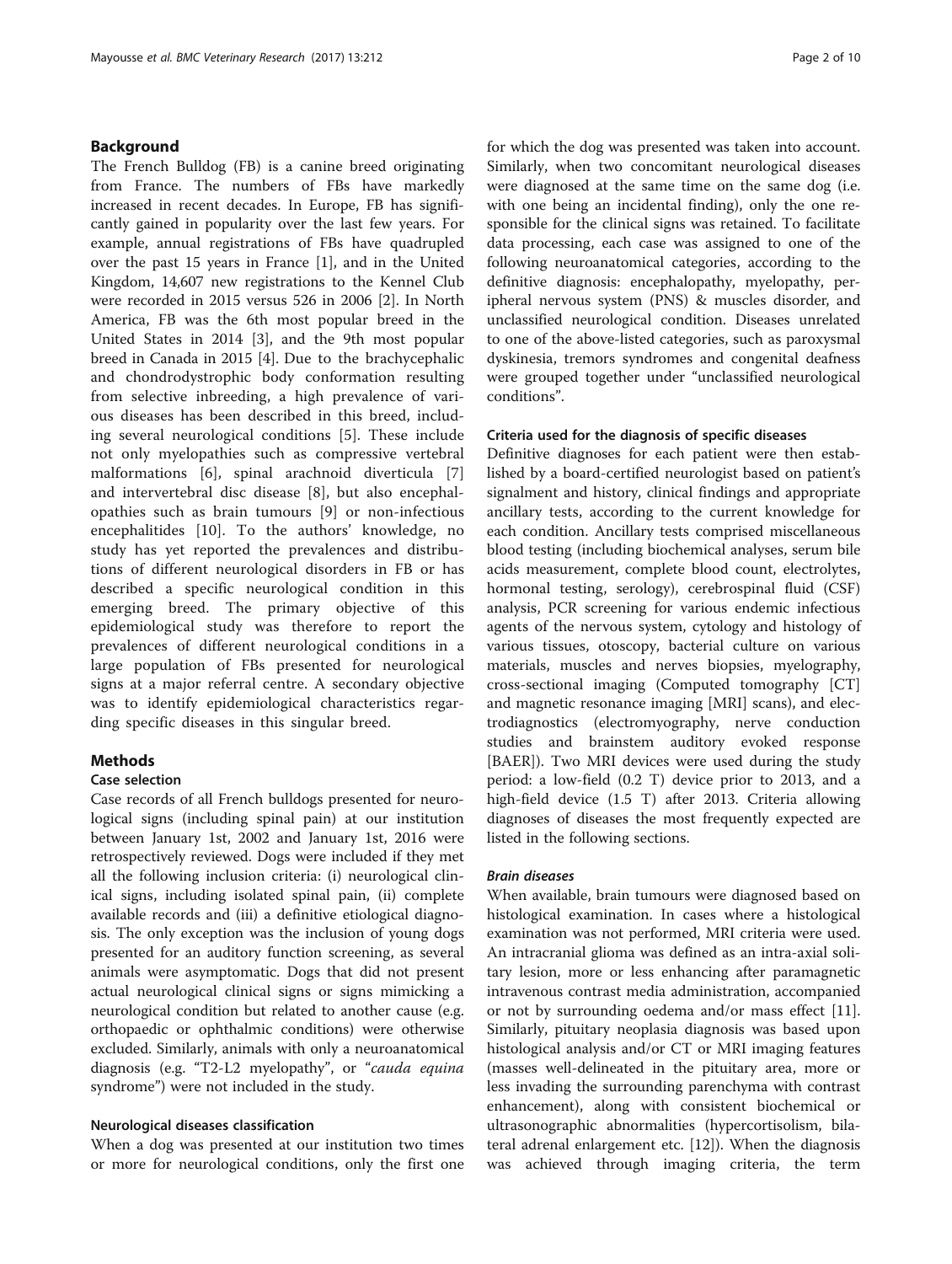"suspected neoplasia" was therefore used to refer to these diseases.

In cases of absent histopathological diagnosis, meningoencephalitis of unknown (MUO) origin was diagnosed based on the following previously described criteria: Focal or multifocal clinical signs of brain disease, T2-weighted multifocal intra-axial hyperintense lesions with variable T1-weighted contrast enhancement on MRI, mononucleated pleocytosis on CSF analysis, and exclusion of endemic infectious diseases [[13](#page-8-0)]. Idiopathic epilepsy diagnosis was based upon the International Veterinary Epilepsy Task Force consensus, and included normal inter-ictal examination, normal brain MRI and CSF analysis, as well as a normal comprehensive biochemistry profile investigating metabolic causes of seizures, including serum bile acid and electrolytes [\[14\]](#page-8-0). Criteria allowing diagnosis of otogenic bacterial encephalitis included consistent central nervous system (CNS) clinical sings, middle/inner ear MRI and/or CT abnormalities, T1 weighted meningeal and/or brain parenchyma enhancement on MRI, inflammatory CSF (with or without bacterial culture), and a positive response to antibiotic treatment. The diagnosis of metabolic encephalopathies was based on clinical signs suggestive of brain disease, consistent MRI findings and an identified metabolic origin on blood analysis (e.g. hepatic or renal failure) [\[15\]](#page-8-0).

#### Myelopathies

Intervertebral disk herniation was diagnosed either by CT, MRI or myelography associated with consistent clinical signs and onset. The distinction between Hansen type I and type II IVDH was based upon a combination of clinical and imaging criteria and the perioperative appearance of herniated material in dogs that underwent surgical treatment, as described in previous studies. Hansen type I IVDH was suspected on CT if hyperdense presumed disk material was observed in the intervertebral space and/or within the vertebral canal, along with subsequent spinal cord compression on transverse planes and/or epidural fat displacement [\[16](#page-8-0)]. It was suspected on MRI if the disk had extruded through the annulus fibrosus, and appeared as a compressive extradural hypointense (either in T2 or T1-weighted) single lesion, mostly lateralized and dispersed from either side of the intervertebral space [\[17](#page-8-0)]. Hansen type I was suspected during surgery if calcified/mineralized nucleus pulposus was extruded in the vertebral canal and/or under the dorsal longitudinal ligament [[18\]](#page-8-0).

Spinal arachnoid diverticulum (SAD) was defined on myelography or CT-myelography as contrast-filled, teardrop shaped expansion of the subarachnoid space, with a possible abrupt interruption of the contrast column immediately after the lesion. On MRI, it was defined as a T2-weighted hyperintense, T1-weighted and/or FLAIR hypointense lesion of the subarachnoid space [\[19](#page-8-0)].

When histological examination was not performed, usual previously described imaging criteria were used to diagnose spinal tumours, especially regarding the relationship between the lesion and the subarachnoid space [[20\]](#page-8-0).

## PNS & muscle disorders

Otitis interna was defined as the combination of clinical signs suggestive of a peripheral vestibular syndrome, evocative imaging findings either with CT (fluid-filled tympanic bulla) or MRI (fluid-filled tympanic bulla and loss of the normal T2-weighted hypersignal of the inner ear), and evidence of inflammation/infection on bulla cytology. Congenital deafness was defined as hearing loss or deficits since birth, confirmed by a consistent BAER study [[21\]](#page-8-0).

## Data acquisition and statistical analysis

The clinical database of the institution was searched using the clinical software (CLOVIS, 4Dv13) and appropriate keywords. When information was missing from numerical records, the paper files were retrieved if available. For each case fulfilling the inclusion criteria, data were recorded using a form created with EpiData v3.1 Software (Lauritsen J.M., Bruus M. & Myatt M., UK/ Denmark). Information regarding file number, age, sex, body weight, duration of clinical signs, and definitive diagnosis were collected. Complete data were then exported into an Excel 2010 spreadsheet (Microsoft Office 2010, Excel 2010) for further statistical evaluation. Percentages for each subpopulation were calculated with a 95% confidence interval, using the asymptotic/Wald method (for groups in which  $n \times p > 5$ , where n is the number of individuals in the concerned subpopulation, and p the estimate prevalence rate), or the exact binomial/Clopper-Pearson method (for groups in which n x  $p < 5$ , EpiTools, AusVet Animal Health Services). The  $\chi^2$ statistical test (or Fisher's exact test when appropriate) was used to assess the statistical association between age (taken as a binary variable with appropriate cut-off) or sex, and the occurrence of IVDH or meningoencephalitis of unknown origin. Odds Ratio (OR) were calculated to quantify the association between sex and occurrence of MUO, age and occurrence of IVDH, and were provided with their 95% confidence interval (CI). A *P-value*  $< 0.05$ was considered significant. Statistical tests were performed using a website dedicated to statistical analysis (BiostaTGV, [http://marne.u707.jussieu.fr/biostatgv/\)](http://marne.u707.jussieu.fr/biostatgv/). A receiver operating characteristic (ROC) curve analysis was performed to determine a cut-off value for the age that best discriminated the presence (versus absence) of meningoencephalitis of unknown origin. The optimum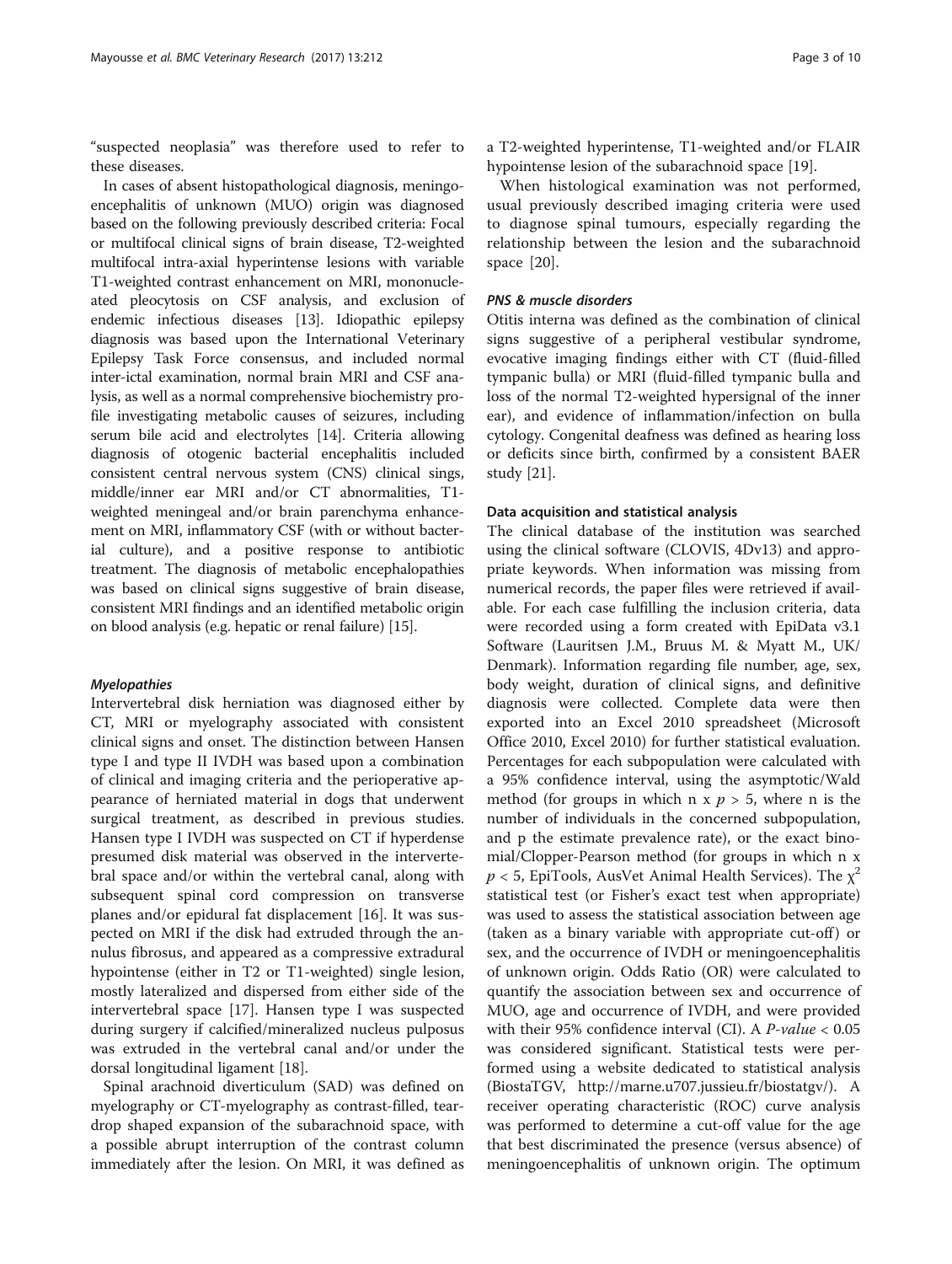cut-off value was determined with Youden's index criteria. An appropriate statistical software was used for the ROC analysis (SAS Software, version 9.3).

## **Results**

## Study population

Between 2002 and 2016, 2846 FBs were presented at our institution (representing 3.1% of all dog breeds), all chief complaints and all departments combined. Over this period of time, FB was the sixth most popular breed after standard poodle (4.1% of all dogs breeds), German shepherd (4.2%), Labrador retriever (6.2%), Yorkshire terrier (6.8%) and mixed-breed dogs (10.1%). A total of 533 FBs (18.7% of the 2846 FBs) were presented for suspected neurological signs. During the same period, a total of 88,863 dogs (FB excluded) were presented at our institution, of which 10,150 (11.4%) were admitted for neurological clinical signs.

Among the 533 FBs presented for neurological clinical signs, 25 were excluded because the clinical examination failed to identify a neurological disorder. A further 165 animals were excluded because of incomplete files and/or absence of definitive diagnosis. In the end, 343 FBs with a confirmed neurological disease and a precise diagnosis were included in the statistical analysis, representing 12% of all FBs presented to the institution during the study period. The whole case selection procedure is detailed in Fig. 1. Two concomitant neurological conditions were diagnosed in only 9 dogs at the time of presentation.

## Overall distribution of neurological diseases

In total, 64.7% of the 343 dogs presented a myelopathy  $(n = 222 \text{ dogs}, 95\% \text{ CI } 59.7-69.8\%)$ , 19.8% presented an encephalopathy ( $n = 68, 95\%$  CI 15.6–24.0%), 9.3% presented an unclassified condition ( $n = 32$ , 95% CI 6.5– 12.9%) and 6.1% presented a PNS/muscle disorder  $(n = 21, 95\% \text{ CI } 3.8-9.2\%).$  The median age of the FBs in this study was 4.0 years (range from 0.2 to 14.5 years). There were 188 males (including 19 castrated dogs) and 155 females (including 64 spayed females). All the results are detailed in Table [1.](#page-4-0)

## Myelopathies distribution

Hansen type I intervertebral disk herniation was the most common myelopathy, with 70.3% documented cases (n = 156 dogs, 95% CI 64.3–76.3%). IVDH accounted for 45.5% (95% CI 40.2–50.8%) of all the neurological conditions, and for 5.5% of all FBs presented to our institution during the study period (95% CI 4.6–6.3%). Five dogs presented two IVDH at the time of presentation, representing a total of 161 sites of disk herniation. Cervical IVDH accounted for 39.8% of all IVDH ( $n = 64$ , 95% CI 32.2-47.3%), whereas thoracolumbar and lumbar locations represented 60.2% of IVDH  $(n = 97, 95\% \text{ CI } 52.7 - 67.8\%).$  There was no significant association between sex and IVDH ( $p = 0.95$ ). When cervical and thoracic/lumbar IVDH were taken together, most dogs (80.8%, 95% CI 74.6–87.0%) were more than 3 years old. Age was significantly associated with IVDH, since 81% of FBs affected by IVDH were 3 years old or

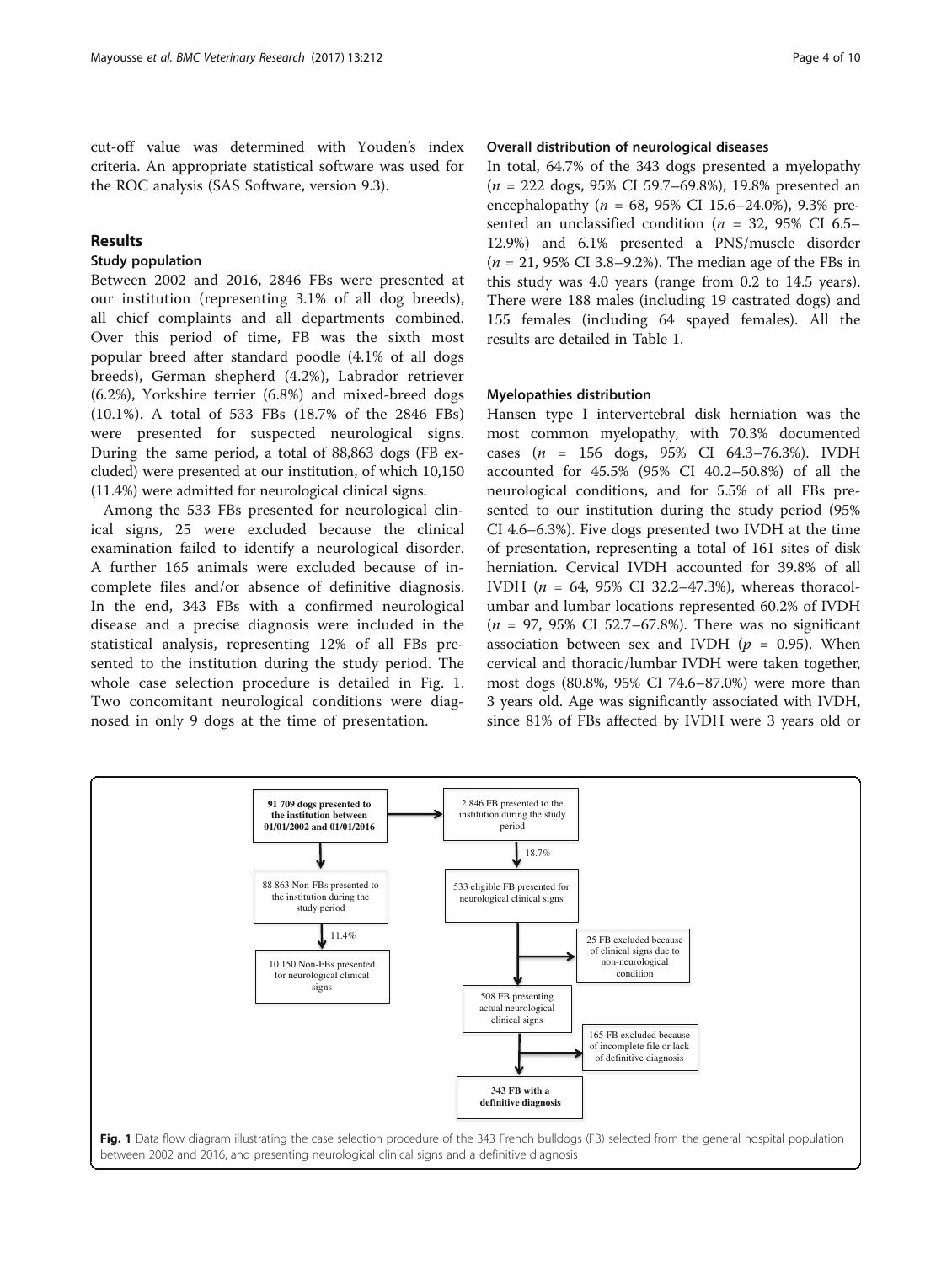<span id="page-4-0"></span>Table 1 Distibution of the different neurological diseases in the 343 FBs from the study, with a definitive diagnosis

| Category/Diseases                    | $N = 343(%)$                                  |
|--------------------------------------|-----------------------------------------------|
| Myelopathies                         | 222/343 (64.7%)                               |
| <b>IVDH</b>                          | 156/222 (70.3%),<br>representing 161 IV sites |
| Cervical IVDH                        | 64/161 (39.8%)                                |
| $C3-C4$                              | 37/64 (57.8%)                                 |
| $C4-C5$                              | 12/64 (18.8%)                                 |
| $C2-C3$                              | 11/64 (17.2%)                                 |
| $C5-C6$                              | 4/64 (6.2%)                                   |
| Non-cervical IVDH                    | 97/161 (60.2%)                                |
| T13-L1                               | 20/97 (20.6%)                                 |
| $L2-L3$                              | 17/97 (17.5%)                                 |
| $L3-L4$                              | 16/97 (16.5%)                                 |
| $L1-L2$                              | 14/97 (14.5%)                                 |
| T12-T13                              | 10/97 (10.3%)                                 |
| $L4-L5$                              | 10/97 (10.3%)                                 |
| Other locations                      | 10/97 (10.3%)                                 |
| Spinal arachnoid diverticulum        | 25/222 (11.3%)                                |
| Thoracic                             | 22/25 (88%)                                   |
| Cervical                             | 3/25 (12%)                                    |
| Compressive vertebral malformations  | 19/222 (8.6%)                                 |
| Hemivertebra + kyphosis              | 17/19 (89.5%)                                 |
| Other CVM                            | 2/19 (10.5%)                                  |
| Spinal neoplasia                     | 7/222 (3.1%)                                  |
| Syringohydromyelia                   | 6/222 (2.7%)                                  |
| Other myelopathies                   | 9/222 (4%)                                    |
| <b>Encephalopathies</b>              | 68/343 (19.8%)                                |
| Brain neoplasia                      | 25/68 (36.8%)                                 |
| Glioma                               | 17/25 (68%)                                   |
| Pituitary neoplasia                  | 5/25 (20%)                                    |
| Other neoplasias                     | 3/25 (12%)                                    |
| MUO/optic neuritis                   | 17/68 (25%)                                   |
| Idiopathic epilepsy                  | 9/68 (13.2%)                                  |
| Infectious encephalitis              | 8/68 (11.8%)                                  |
| Metabolic                            | 3/68 (4.4%)                                   |
| Other encephalopathies               | $6/68$ $(8.8\%)$                              |
| Unclassified neurological conditions | 32/343 (9.3%)                                 |
| Congenital deafness                  | 29/32 (90.6%)                                 |
| Bilateral                            | 21/29 (72.4%)                                 |
| Unilateral                           | 8/29 (27.6%)                                  |
| Other unclassified conditions        | 3/32 (9.4%)                                   |
| PNS/muscle disorders                 | 21/343 (6.1%)                                 |
| Otitis interna/PVS                   | 14/21 (66.7%)                                 |
| Myopathies                           | 3/21 (14.3%)                                  |
| Idiopathic vestibular syndrome       | 2/21 (9.5%)                                   |
| Others PNS/muscle disorders          | 2/21 (9.5%)                                   |

FB French bulldog, IVDH intervertebral disk herniation, IV intervertebral, CVM compressive vertebral malformation, MUO meningoencephalitis of unknown origin, PNS peripheral nervous system, PVS peripheral vestibular syndrome

more, compared to 64% of dogs affected by another myelopathy (OR = 2.4, 95% CI 1.2–4.5,  $p < 0.01$ ).

Spinal arachnoid diverticulum was the second most common myelopathy, with 11.3% of dogs affected by this condition ( $n = 25$ , 95% CI 7.4–16.2%). SAD represented 7.3% of all diseases of the study (95% CI 4.5–10.0%). Compressive vertebral malformation was diagnosed in 8.6% of dogs with myelopathy  $(n = 19, 95\% \text{ CI } 5.2{\text -}13.0\%).$ followed by a neoplastic condition (either spinal or vertebral neoplasia) in 3.2% of dogs ( $n = 7$ , 95% CI 1.3–6.4%), syringomyelia in 2.7% of dogs ( $n = 6$ , 95% CI 1.0–5.8%), and ischemic myelopathy in 1.8% of dogs ( $n = 4$ , 95% CI 0.05–4.5%). The remaining disorders of the spinal cord were acute non-compressive nucleus pulposus extrusion  $(n = 3)$ , immune-mediated myelitis  $(n = 1)$ , and lumbosacral spinal cord dermoid sinus ( $n = 1$ ).

## Cervical intervertebral disk herniation

The median age of dogs affected by cervical IVDH was 4.2 years (range from 1.5 to 10 years), and the median weight was 12.4 kg (range from 8 to 19 kg). Cervical hyperesthesia, often pronounced, was observed in 82.8% of dogs presenting cervical IVDH  $(n = 53, 95\% \text{ CI } 73.5 - 92.0\%).$  The most commonly affected site in the cervical region was C3-C4 (57.8% of cervical IVDH,  $n = 37,95\%$  CI 45.7–69.9%) followed by C4-C5 (18.8%,  $n = 12$ , 95% CI 10.1-30.5%) and C2-C3 (17.2%,  $n = 11$ , 95% CI 8.9–28.7%). An epidural hematoma/haemorrhage was observed in 3 cases that underwent cervical ventral slot surgery.

## Thoracolumbar intervertebral disk herniation

Among these non-cervical IVDH ( $n = 97$ ), 68 were located in the thoracolumbar (T3-L3) region and 29 were located in the lumbosacral (L4-S) region. The median age of FBs affected by thoracic and lumbar IVDH was 4 years (range from 1.7 to 13 years). The median weight was 12.4 (range from 4.5 to 18 kg). The most commonly affected intervertebral spaces in this group of dog were T13-L1 (20.6%,  $n = 2095\%$  CI 12.6–28.7%), followed by L2-L3 (17.5%, n = 17, 95% CI 10.0–25.1%), L3-L4 (16.5%,  $n = 16$ , 95% CI 9.1-23.9%) and L1-L2 (14.5%,  $n = 14$ , 95% CI 7.4-21.4%). Finally, T12-T13, L4-L5 and other intervertebral locations regrouped 10 dogs each (representing 10.3% of thoracolumbar IVDH each, 95% CI 4.3–16.4%). An extradural haemorrhage and/or hematoma was observed during cross-sectional imaging and/or surgery in 27.8% (n = 27, 95% CI 18.9–36.8%) of all cases diagnosed with thoracic or lumbar IVDH, regardless of the affected disk location.

#### Spinal arachnoid diverticulum

Concerning SAD, 88.0% ( $n = 22, 95\%$  CI 75.3–100%) were located in the thoracolumbar (T3-L3) region. More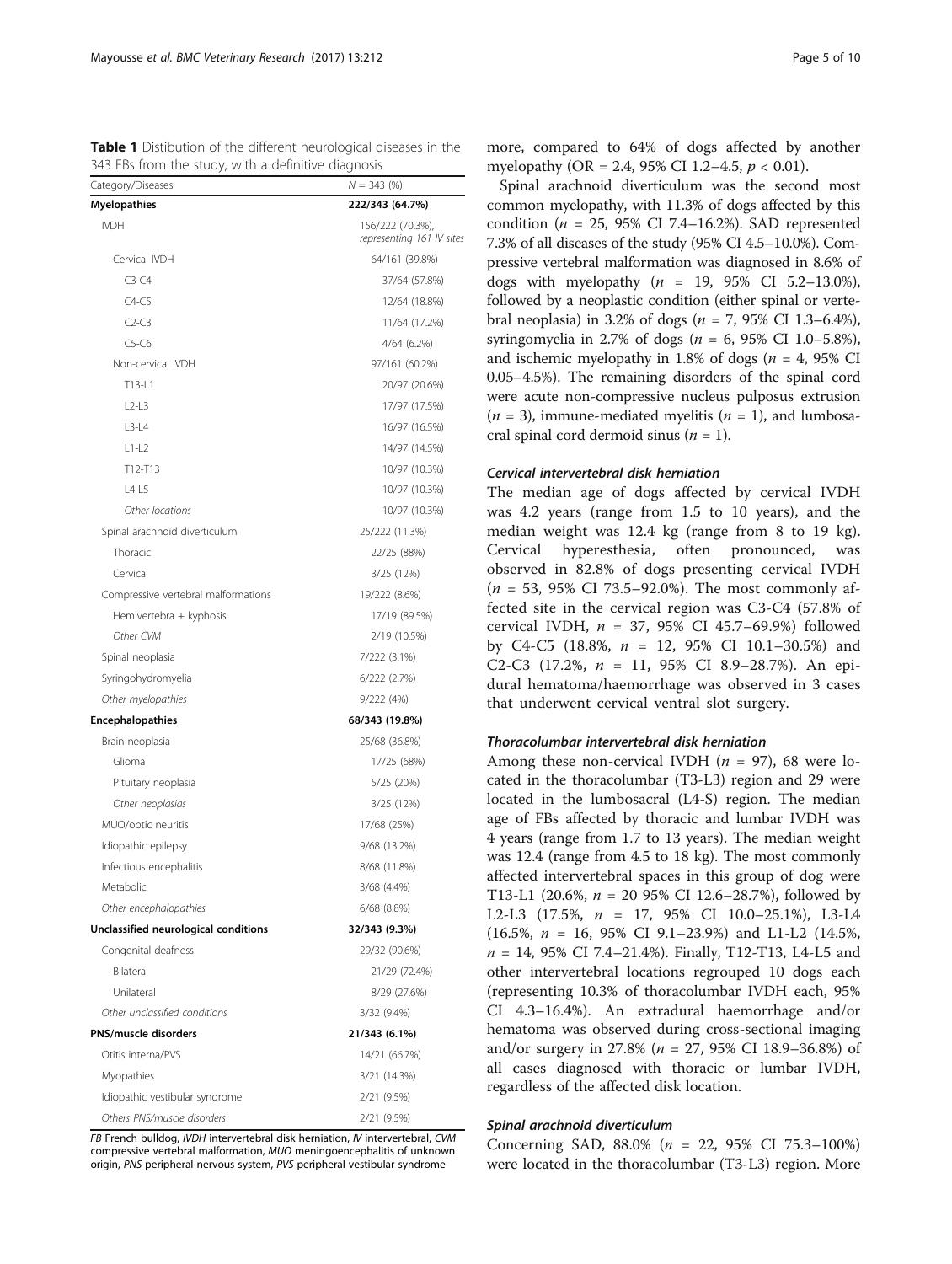than three quarters of the thoracolumbar SAD cases were located between T9 and T12 (77.3%,  $n = 17$ , 95% CI 59.8–94.8%). In the remaining 12.0% ( $n = 3$ , 95% CI 0.0–24.7%) of animals affected by this condition, a cervical (C1-C5) location of the SAD was observed. No SAD was found in the caudal cervical (C6-T2) or lumbosacral (L4-S) segments. In addition, a vertebral malformation ( $n = 12$ ) or a mild IVDH ( $n = 4$ ), at the level or distant from maximum 2 to 3 vertebral bodies to the SAD, was identified in  $64.0\%$  ( $n = 16$ , 95% CI 45.2– 82.8%) of all cases. The median age of FBs affected by SAD was 4.5 years (range from 1 to 10.7 years).

## Compressive vertebral malformations

Concerning the 19 dogs clinically affected by congenital vertebral malformations, 17 presented with hemivertebrae (89.5%, 95% CI 75.7–100%) associated with a major kyphosis responsible for a compression of the spinal cord. The most commonly affected vertebrae were T6, T7, T8, and T10 (with 3 abnormal vertebrae for each). Five FB presented with two or more malformations. One dog presented with a wedge-shaped vertebrae and one dog presented with L6-L7 spina bifida.

## Encephalopathies distribution Brain neoplasia

A suspected brain neoplasia was observed in 36.8% of FBs affected by an encephalopathy ( $n = 25$ , 95% CI 28.6–53.3%), with a glioma, either suspected or confirmed, being the most common ( $n = 17$ , 68% of all neoplasias 95% CI 49.7–86.3%). Five FBs presented a pituitary macroadenoma ( $n = 5$ , 20.0% of neoplasias 95% CI 6.8–40.7%). The three remaining animals were affected by intracranial lymphoma, malignant intracranial peripheral nerve sheath tumour of cranial nerve III, or suspected osteosarcoma of the calvarium. Three gliomas and 2 pituitary macroadenomas were confirmed histologically (either with biopsies or post mortem examinations). The median age of FBs with brain neoplasia was 9.0 years old (range from 5 to 14.5 years).

## Meningoencephalitis of unknown origin

Meningoencephalitis of unknown origin represented 25.0% of the encephalopathies ( $n = 17$ , 95% CI 15.3– 37.0%). The median age of FBs affected by MUO was 2.25 years (range from 0.8 to 6.5 years). Among the 68 (19.8%) FBs that presented an encephalopathy, MUO was more frequently observed in females than in males (OR = 7.1, 95% CI 2.0–25.2,  $p < 0.01$ ). ROC curve analysis enabled us to determine that the cut-off age that best discriminated the presence versus the absence of MUO was 5.5 years, with a sensitivity of 60.7% and a specificity of  $94.1\%$  (Area under the curve = 0.76).

Therefore, by using this cut-off, 94.1% of FBs less than 5.5 years old presented with clinical signs related to an encephalopathy were affected by MUO, whereas 60.7% of FBs of 5.5 years old or more presented with the same clinical signs were not affected by this condition.

## Other encephalopathies

Regarding other conditions, idiopathic epilepsy represented 13.2% of encephalopathies ( $n = 9$ , 95% CI 6.2– 23.6%), and bacterial encephalitis associated with otitis media/interna 11.8% ( $n = 8$ , 95% CI 5.2-21.9%). The remaining encephalopathies were metabolic encephalopathies ( $n = 3$ , two hepatic encephalopathies, and one uraemic encephalopathy), congenital hydrocephalus  $(n = 2)$ , cannabinoid intoxications  $(n = 2)$ , ischemic stroke and degenerative encephalopathy ( $n = 1$  for each condition).

#### Other neurological conditions distribution

Among the unclassified neurological disorders ( $n = 32$ ), 90.6% of FBs presented congenital deafness ( $n = 29,95\%$ ) CI 80.5–100.0%). Bilateral deafness was detected in 72.4% ( $n = 21,95\%$  CI 56.1–88.7%) of animals presenting congenital deafness, versus 27.6% for the unilateral form of the condition. Among all FBs presented with congenital deafness, 79.3% were white or had white in their coat  $(n = 23, 95\% \text{ CI } 64.6-94.1\%).$  Idiopathic head tremors were observed in 2 animals, and narcolepsy/cataplexy in a single case.

Among PNS/muscles disorders  $(n = 21)$ , 66.7% of animals presented an otitis interna with neurological signs (see below,  $n = 14$ , 95% CI 46.5–86.8%), 14.3% presented a myopathy ( $n = 3, 95\%$  CI 3.0–36.3%), with one case of each the following conditions: immune-mediated polymyositis, ischaemic neuromyopathy and corticosteroids-induced myopathy. Two animals presented an idiopathic acute vestibular syndrome, one case presented a chronic steroidresponsive polyneuropathy, and one case presented a malignant peripheral nerve sheath tumour. Among the FBs affected by otitis media/interna, all animals were presented with a peripheral vestibular syndrome, eight cases had concurrent ipsilateral facial paralysis, and four cases had a concurrent Horner syndrome.

## **Discussion**

This study revealed that 18.7% of FBs admitted in our institution during the study period presented with neurological clinical signs, 12% when only dogs with definitive diagnosis are considered. Although the hospital population of FBs in this study roughly reflects the general FB population (mostly in good health), this percentage is probably overestimated as a large majority of dog are presented to our institution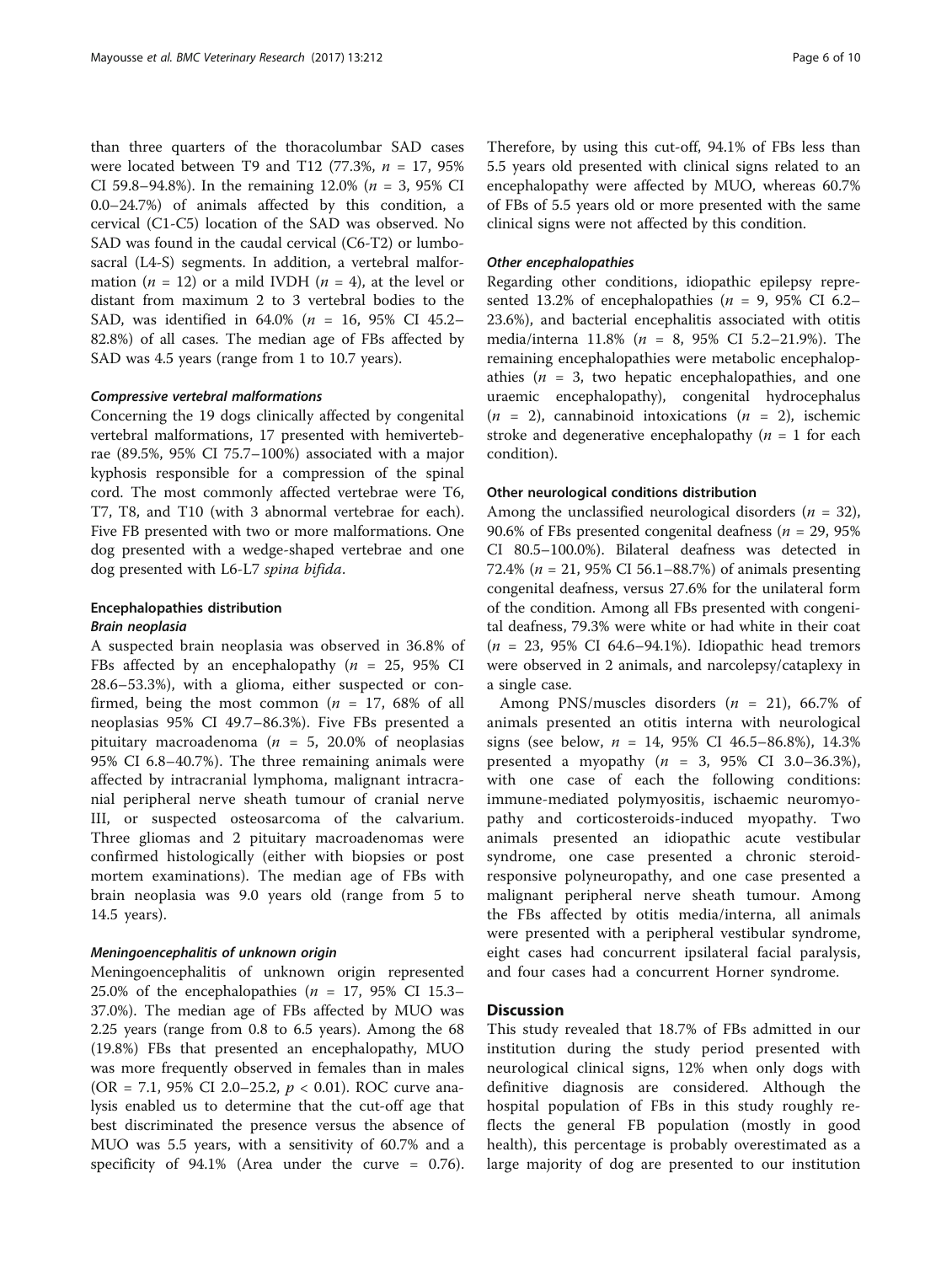for health issues. However, the objective of the current study was not to estimate the prevalence rate of neurological disorders in the general FB population, but rather among FBs presented to a veterinary hospital.

This study showed that the FB breed is affected by various neurological conditions, even if disorders of the central nervous system (CNS) were clearly predominant in this population. Hansen type I IVDH was by far the most prevalent neurological disease of FBs in this study, as it represented nearly half the overall conditions of the whole nervous system (45.5%), and 5.5% of all FBs presented to our institution during the study period. In a large American study evaluating inherited disorders in pure-breed and mixed-breed dogs, FB was found to be the second breed most frequently affected by IVDH after the Dachshund [[8\]](#page-8-0).

An important finding is that nearly 40% of IVDH in FBs from this study occurred in the cervical area. In other breeds, several studies demonstrated a lower percentage of cervical IVDH in comparison to thoracic-lumbar IVDH, rather located around 20– 25%, especially in Dachshund [\[22](#page-8-0)–[24](#page-8-0)]. However, an almost similar cervical versus thoracic-lumbar IVDH repartition has been reported in Beagle or Cocker Spaniel in a older study, even if the number of dogs in these breeds was limited [[24](#page-8-0)].

Regarding IVDH position, the C3-C4 intervertebral space was the most frequently involved site, all locations combined. This contrasts either with recent [[25\]](#page-8-0) or older [[26\]](#page-8-0) findings indicating that C2-C3 was the most commonly affected disk in chondrodystrophic dogs presenting cervical IVDH, although only a small number of FBs were mentioned in the most recent report  $(n = 5)$ . In the thoracolumbar area, T13-L1 was the most frequently affected site, followed by L2-L3 and L1-L2 in FB of our study. This is in partial agreement with previous publications revealing that the most often affected site in canine thoracolumbar IVDH was T12-T13, followed by T13-L1 and T11-T12 intervertebral spaces [[27](#page-8-0)–[29](#page-8-0)]. Note that the majority of dogs which constituted the populations in these previous studies were Miniature Dachshunds and not FBs. Conversely, IVDH were distributed more equitably between T13 and L4 in the FB reported here, which is consistent with a previous publication demonstrating that FB present thoracolumbar IVDH more caudally than Dachshund [[28](#page-8-0)].

The median age of the FBs affected by cervical and thoracic-lumbar IVDH in the present study was 4.2 and 4.0 years respectively, which tends to be younger than in other breeds for both locations. Regarding Hansen type I thoracic-lumbar IVDH, this is indeed in contrast with the largest case series in which the estimated mean and median age is around 6 years old, all breeds combined [[27](#page-8-0)–[30\]](#page-9-0). Nonetheless, a single study comparing thoracolumbar Hansen type I IVDH in FB and Dachshunds showed that FBs were younger at the time of surgery [\[28](#page-8-0)], even if the number of FBs was limited in this report ( $n = 47$ ). Similarly, studies addressing cervical IVDH revealed a median age ranging between 6 and 8 years old in chondrodystrophic dogs [[25](#page-8-0), [26,](#page-8-0) [31](#page-9-0)]. One hypothesis for this difference could be the fact that intervertebral disk degeneration occurs faster in FB than in other chondrodystrophic breeds. However, no study has yet compared the disk degeneration kinetic between chondrodystrophic breeds. Another recent study demonstrated that congenital vertebral malformations, common in FB, could promote intervertebral disk degeneration in the adjacent intervertebral spaces in chondrodystrophic breeds [[32\]](#page-9-0).

SAD was the second most frequent myelopathy and was identified in 25 dogs from this study, constituting the largest published population of FBs diagnosed with this condition. SAD was preponderant in the middle to caudal thoracic area in the FBs of this study. These findings regarding SAD location are consistent with a previous publication [[7\]](#page-8-0), the thoracic region being the most frequently affected in small chondrodystrophic breeds, such as Pug or FB. In addition, a potential underlying cause such as vertebral malformation or mild IVDH was identified in 64.0% of the cases of SAD in this study. This observation is also in agreement with the publication by Mauler and colleagues [\[7](#page-8-0)], which revealed that 61.5% of the 13 FBs reported in this study presented a concurrent spinal disorder. This could therefore predispose FB for acquired SAD in the thoracic area of the spinal cord. Compressive thoracic vertebral malformations resulting in a myelopathy were found in nearly 9% of FBs in this report, mainly represented by mid to caudal thoracic hemivertebrae. The true prevalence of vertebral malformation is however higher in FB, as asymptomatic dogs may present this abnormality [\[33](#page-9-0)], while only symptomatic FBs were included in the present study. A recent study showed indeed that vertebral malformations in neurologically normal FBs were detected in 93.5% of cases, and were more frequently observed than in other chondrodystrophic brachycephalic dog [\[34\]](#page-9-0).

Encephalopathies were the second most frequently observed condition of the nervous system in this FBs population. Brain neoplasia appeared to be the primary cause of encephalopathy within this subpopulation, with glial tumour (either suspected or histologically confirmed) being the most frequent. This finding is in agreement with a past study, which revealed that FB, among other brachycephalic dogs, seems predisposed to gliomas [\[9](#page-8-0)]. Nevertheless, the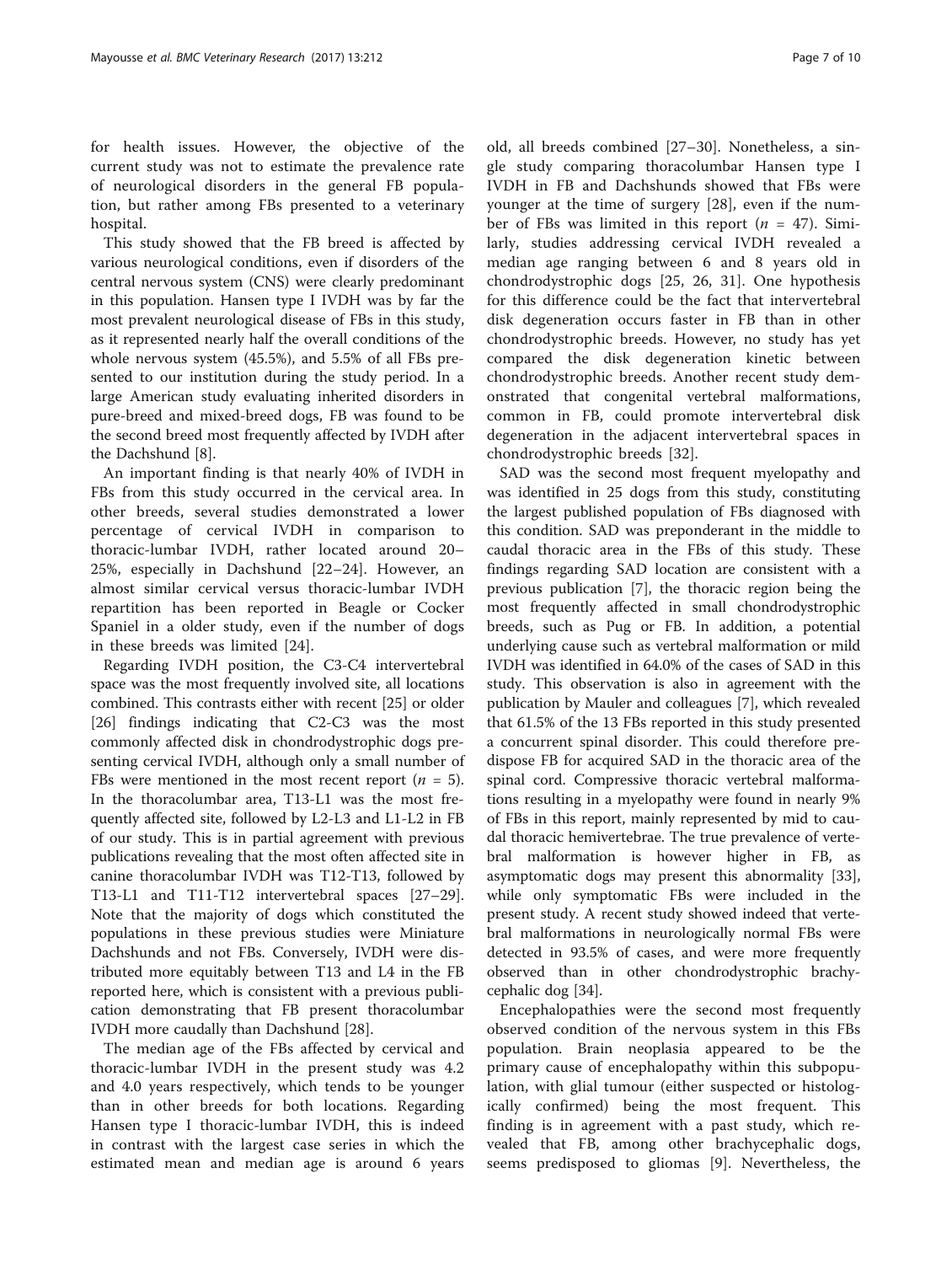diagnosis of glioma was not definitive in all cases in our study, as necropsy or biopsies were not performed in all animals presented with a brain tumour. In these cases, the diagnosis was based mainly on MRI characteristics. Even if several studies provided interesting MRI features giving indications for the differentiation in the tumour nature or subtype, these parameters remain to be improved, as they lack sensitivity and specificity [[35](#page-9-0)–[37\]](#page-9-0). The second most frequent encephalopathy was meningoencephalitis of unknown origin, which was found to be more common in small young to middle-aged female dogs according to a meta-analysis from 2010 [[13](#page-8-0)]. In the present study too, FBs less than five and a half years old seemed more likely to be affected by MUO than other causes of encephalopathies, although the sensitivity for the selected cut-off value was not optimal. Similarly, females in the present population of FBs appeared to be more likely affected by this condition than male dogs, which is consistent with previous data [\[13](#page-8-0)].

Congenital deafness was the more frequently detected unclassified neurological disease, as 90.6% of FBs in this subpopulation were affected by this condition. Congenital deafness has been described in many canine breeds, including FB [[38](#page-9-0)], and has been associated with the presence of white colour in coat or blue eyes in various breeds [\[38](#page-9-0), [39](#page-9-0)]. Deaf FBs from our study were either white or contained white in their coat in nearly 80% of cases. The prevalence of bilateral deafness is usually lower than unilateral deafness according to several concordant studies [\[39](#page-9-0)–[42\]](#page-9-0). Surprisingly, bilateral deafness was diagnosed more frequently than unilateral deafness in the FBs of this study, as 72.4% of the dogs were bilaterally deaf. This observation needs to be validated by other referral centres as several individuals were presented for auditory function screening purpose.

Otitis media/interna associated with peripheral vestibular syndrome was the most common disease in dogs presented with PNS/muscles disorders. This is in agreement with a previous study suggesting that the primary cause of peripheral vestibular syndrome in dog was otitis media/interna [\[43](#page-9-0)]. However, there was no information regarding the predisposition of a specific breed. To the authors' knowledge, no information is available in the veterinary literature regarding the potential predisposition of a particular canine breed for otitis interna/vestibular neuritis. This disease might eventually spread to the overlying brain and/or meninges in some cases, thus resulting in bacterial meningoencephalitis [[44\]](#page-9-0).

The study period was specifically chosen after 2002 in order to minimize the measurement bias regarding conditions that required an MRI scan for accurate

diagnoses. This date corresponds in fact to the arrival of a MRI device in our institution. However, a measurement bias may still exist because MRI scans were performed on a low-field device prior to 2013, whereas a high-field device was used after 2013. This may have affected the detection of certain disorders, such as MUO, immune-mediated myelitis or idiopathic epilepsy, even if a study in people revealed only subtle differences in the detection of brain lesions between low-field and high-field MRI devices [[45\]](#page-9-0). Indeed, mild brain anomalies may be missed with a low-field MRI device, and a dog wrongly classified has having idiopathic epilepsy for example.

Finally, the FBs population in this study may differ from that encountered in other referral centres, as the number of insured dogs is probably higher in UK and North America than in France. This may have had a direct influence on case selection since it could have decreased the number of detailed clinical cases with a definitive diagnosis, and thus the prevalence rates of certain diseases.

## Conclusion

This is the first study addressing neurological conditions as a whole in a large cohort of FBs, and this further confirms the general impression of many veterinarians regarding the overall distribution of these disorders. Hansen type I IVDH appeared to be by far the most frequent neurological disease in middleaged FBs, representing 5.5% of all FBs presented during the study period. FB tends to be more frequently affected by cervical IVDH than other breeds, and at a younger age. The topographical distribution indicates a greater tendency for involvement of the C3-C4 intervertebral disk.

SAD was the second most commonly diagnosed myelopathy, with an associated spinal abnormality in nearly two thirds of the cases. Suspected brain tumours and MUO were the most frequent encephalopathies, the latter preferentially affecting young to middle-aged female patients. Otitis interna with peripheral vestibular signs and bilateral congenital deafness associated with white coat, were also frequently observed, apart from CNS conditions. The high prevalence of various neurological diseases identified in this study might be explained by the specific body conformation of FB. This hypothesis needs however to be verified through comparative studies with other breeds, further multicentric studies in European and North American referral centres, and largest representative populations. Findings of the present study could be of interest for FBs owners and breeders, practicing veterinarians and pets insurance companies.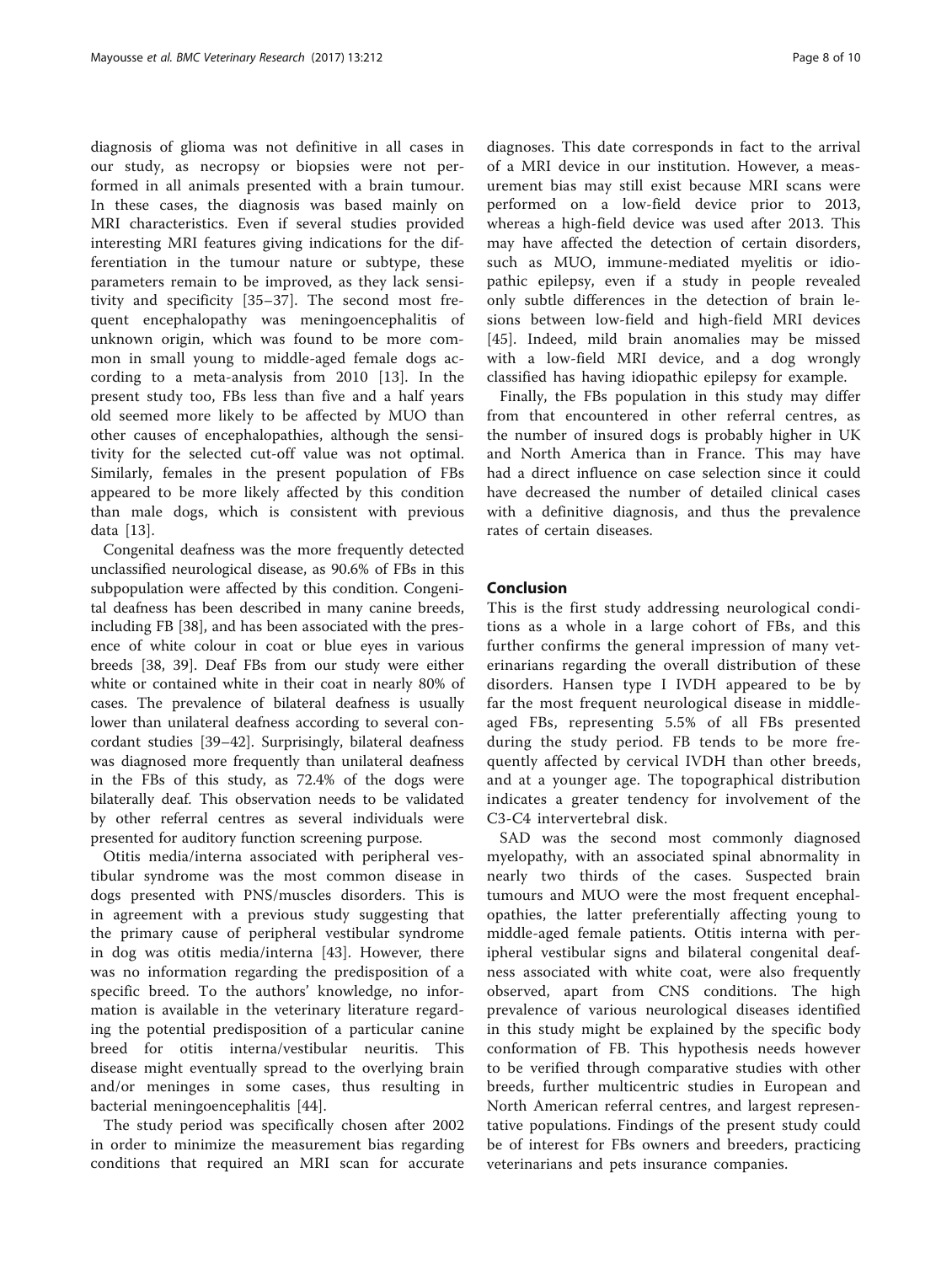#### <span id="page-8-0"></span>Abbreviations

BAER: Brainstem auditory evoked response; CNS: Central nervous system; CSF: Cerebrospinal fluid; CT: Computed tomography; FB: French Bulldog; FLAIR: Fluid attenuated inversion recovery; IVDH: Intervertebral disk herniation; MRI: Magnetic resonance imaging; MUO: Meningoencephalitis of unknown origin; PNS: Peripheral nervous system; SAD: Spinal arachnoid diverticulum

#### Acknowledgments

The authors want to thank TVM Laboratories.

#### Funding

The Neurology Unit is partially supported by TVM Laboratories. However, TVM Laboratories did not directly fund this study.

#### Availability of data and materials

The datasets used and/or analysed during the current study are available from the corresponding author on reasonable request.

#### Authors' contributions

VM, AJ and SB conceived the study. VM collected all data and write the manuscript. LD designed and participated in the statistical analysis. AJ and SB participated in the revision of the manuscript. All authors read and approved the final manuscript.

#### Ethics approval and consent to participate

The retrospective analysis is exempt from ethics approval from the institutional animal care and use committee.

#### Consent for publication

Not applicable.

#### Competing interests

The authors declare that they have no competing interests.

#### Publisher's Note

Springer Nature remains neutral with regard to jurisdictional claims in published maps and institutional affiliations.

#### Author details

<sup>1</sup>Université Paris-Est, Ecole Nationale Vétérinaire d'Alfort (EnvA), Unité de Neurologie, 7 avenue du général de Gaulle, 94700 Maisons-Alfort, France. 2 Université Paris-Est, Ecole Nationale Vétérinaire d'Alfort (EnvA), Unité de Biostatistiques et d'Epidémiologie Clinique, 7 avenue du général de Gaulle, 94700 Maisons-Alfort, France. <sup>3</sup>Inserm, IMRB U955-E10, 8 rue du général Sarrail, 94000 Créteil, France. <sup>4</sup>Present adress: Davies Veterinary Specialists, Manor Farm Buisiness Park, Higham Gobion, Herts SG5 3HR, United Kingdom. 5 UMR BNMS Neurobiologie, Ecole Nationale Veterinaire d'Alfort, 7 avenue du General de Gaulle, 94700, Maisons Alfort, France.

#### Received: 26 January 2017 Accepted: 26 June 2017 Published online: 05 July 2017

#### References

- 1. Société Centrale Canine [Homepage on the Internet] Statistiques des races canines. Available from:<http://www.scc.asso.fr/Statistiques>,242. Accessed 1 June 2016.
- 2. The Kennel Club [Homepage on the Internet] Comparative tables of registrations for the years 2006–2015 inclusive. Available from: [http://](http://www.thekennelclub.org.uk/media/129029/10yrstatsutility.pdf) [www.thekennelclub.org.uk/media/129029/10yrstatsutility.pdf](http://www.thekennelclub.org.uk/media/129029/10yrstatsutility.pdf). Accessed 1 June 2016.
- 3. Smith S. Most popular dog breeds in America, American Kennel Club Website. [Homepage on the Internet]. Available from: [http://www.akc.org/](http://www.akc.org/news/the-most-popular-dog-breeds-in-america/) [news/the-most-popular-dog-breeds-in-america/.](http://www.akc.org/news/the-most-popular-dog-breeds-in-america/) Accessed 1 June 2016.
- 4. The Canadian Kennel Club [Homepage on the Internet]. [http://www.ckc.ca/](http://www.ckc.ca/fr/News/2016/Fevrier/Le-Club-Canin-Canadien-presente-les-10-chiens-les) [fr/News/2016/Fevrier/Le-Club-Canin-Canadien-presente-les-10-chiens-les.](http://www.ckc.ca/fr/News/2016/Fevrier/Le-Club-Canin-Canadien-presente-les-10-chiens-les) Accessed 1 June 2016.
- 5. Inoue M, Hasegawa A, Hosoi Y, Sugiura K. Breed, gender and age pattern of diagnosis for veterinary care in insured dogs in Japan during fiscal year 2010. Prev Vet Med. 2015;119:54–60.
- 6. Dewey CW, Davies E, Bouma JL. Kyphosis and kyphoscoliosis associated with congenital malformations of the thoracic vertebral bodies in dogs. Vet Clin North Am Small Anim Pract. 2016;46:295–306.
- 7. Mauler DA, De Decker S, De Risio L, et al. Signalment, clinical presentation, and diagnostic findings in 122 dogs with spinal arachnoid diverticula. J Vet Intern Med. 2014;28:175–81.
- 8. Bellumori TP, Famula TR, Bannasch DL, Bellanger JM, Oberbauer AM. Prevalence of inherited disorders among mixed-breed and purebred dogs: 27,254 cases (1995-2010). J Am Vet Med Assoc. 2013;242:1549–55.
- 9. Song RB, Vite CH, Bradley CW, Cross JR. Postmortem evaluation of 435 cases of intracranial neoplasia in dogs and relationship of neoplasm with breed, age, and body weight. J Vet Intern Med. 2013;27:1143–52.
- 10. Cornelis I, Volk HA, De Decker S. Clinical presentation, diagnostic findings and long-term survival in large breed dogs with meningoencephalitis of unknown aetiology. Vet Rec. 2016. [Epub ahead of print].
- 11. Bentley RT. Magnetic resonance imaging diagnosis of brain tumors in dogs. Vet J. 2015;205:204–16.
- 12. Pollard RE, Reilly CM, Uerling MR, Wood FD, Feldman EC. Cross-sectional imaging characteristics of pituitary adenomas, invasive adenomas and adenocarcinomas in dogs: 33 cases (1988-2006). J Vet Intern Med. 2010;24(1):160–5.
- 13. Granger N, Smith PM, Jeffery ND. Clinical findings and treatment of noninfectious meningoencephalomyelitis in dogs: a systematic review of 457 published cases from 1962 to 2008. Vet J. 2010;184:290–7.
- 14. De Risio L, Bhatti S, Muñana K, et al. International veterinary epilepsy task force consensus proposal: diagnostic approach to epilepsy in dogs. BMC Vet Res. 2015;11(1):148.
- 15. Dewey CW. Encephalopathies : Disorders of the Brain. In: Dewey CW & da Costa RC, editors. Practical guide to canine and feline neurology. Third edition. Wiley Blackwell. 2016:141–236.
- 16. Cooper JJ, Young BD, Griffin JF, Fosgate GT, Levine JM. Comparison between noncontrast computed tomography and magnetic resonance imaging for detection and characterization of thoracolumbar myelopathy caused by intervertebral disk herniation in dogs. Vet Radiol Ultrasound. 2014;55(2):182–9.
- 17. Gomes SA, Volk HA, Packer RM, Kenny PJ, Beltrán E, De Decker S. Clinical and magnetic resonance imaging characteristics of thoracolumbar intervertebral disk extrusions and protrusions in large breed dogs. Vet Radiol Ultrasound. 2016;57(4):417–26.
- 18. Schmied O, Golini L, Steffen F. Effectiveness of cervical hemilaminectomy in canine Hansen type I and type II disc disease: a retrospective study. J Am Anim Hosp Assoc. 2011;47(5):342–50.
- 19. da Costa RC, Cook LB. Cystic abnormalities of the spinal cord and vertebral column. Vet Clin North Am Small Anim Pract. 2016;46(2):277–93.
- 20. Bagley RS. Spinal neoplasms in small animals. Vet Clin North Am Small Anim Pract. 2010;40:915–27.
- 21. Scheifele PM, Clark JG. Electrodiagnostic evaluation of auditory function in the dog. Vet Clin North Am Small Anim Pract. 2012;42(6):1241–57.
- 22. Cardy TJA, De Decker S, Kenny PJ, Volk HA. Clinical reasoning in canine spinal disease: what combination of clinical information is useful? Vet Rec. 2015;177(7):171–1.
- 23. Canal S, Contiero B, Balducci F, Calò P, Bernardini M. Risk factors for diskospondylitis in dogs after spinal decompression surgery for intervertebral disk herniation. J Am Vet Med Assoc. 2016;248(12):1383–90.
- 24. Goggin JE, Li AS, Franti CE. Canine intervertebral disk disease: characterization by age, sex, breed, and anatomic site of involvement. Am J Vet Res. 1970;31(9):1687–92.
- 25. Hakozaki T, Iwata M, Kanno N, et al. Cervical intervertebral disk herniation in chondrodystrophoid and nonchondrodystrophoid small-breed dogs: 187 cases (1993-2013). J Am Vet Med Assoc. 2015;247:1408–11.
- 26. Dallman MJ, Palettas P, Bojrab MJ. Characteristics of dogs admitted for treatment of cervical intervertebral disk disease: 105 cases (1972-1982). J Am Vet Med Assoc. 1992;200:2009–11.
- 27. Aikawa T, Fujita H, Kanazono S, Shibata M, Yoshigae Y. Long-term neurologic outcome of hemilaminectomy and disk fenestration for treatment of dogs with thoracolumbar intervertebral disk herniation: 831 cases (2000-2007). J Am Vet Med Assoc. 2012;241:1617–26.
- 28. Aikawa T, Shibata M, Asano M, et al. A comparison of thoracolumbar intervertebral disc extrusion in French bulldogs and Dachshunds and association with congenital vertebral anomalies. Vet Surg. 2014;43:301–7.
- 29. Murakami T, Feeney DA, Willey JL, Carlin BP. Evaluation of the accuracy of neurologic data, survey radiographic results, or both for localization of the